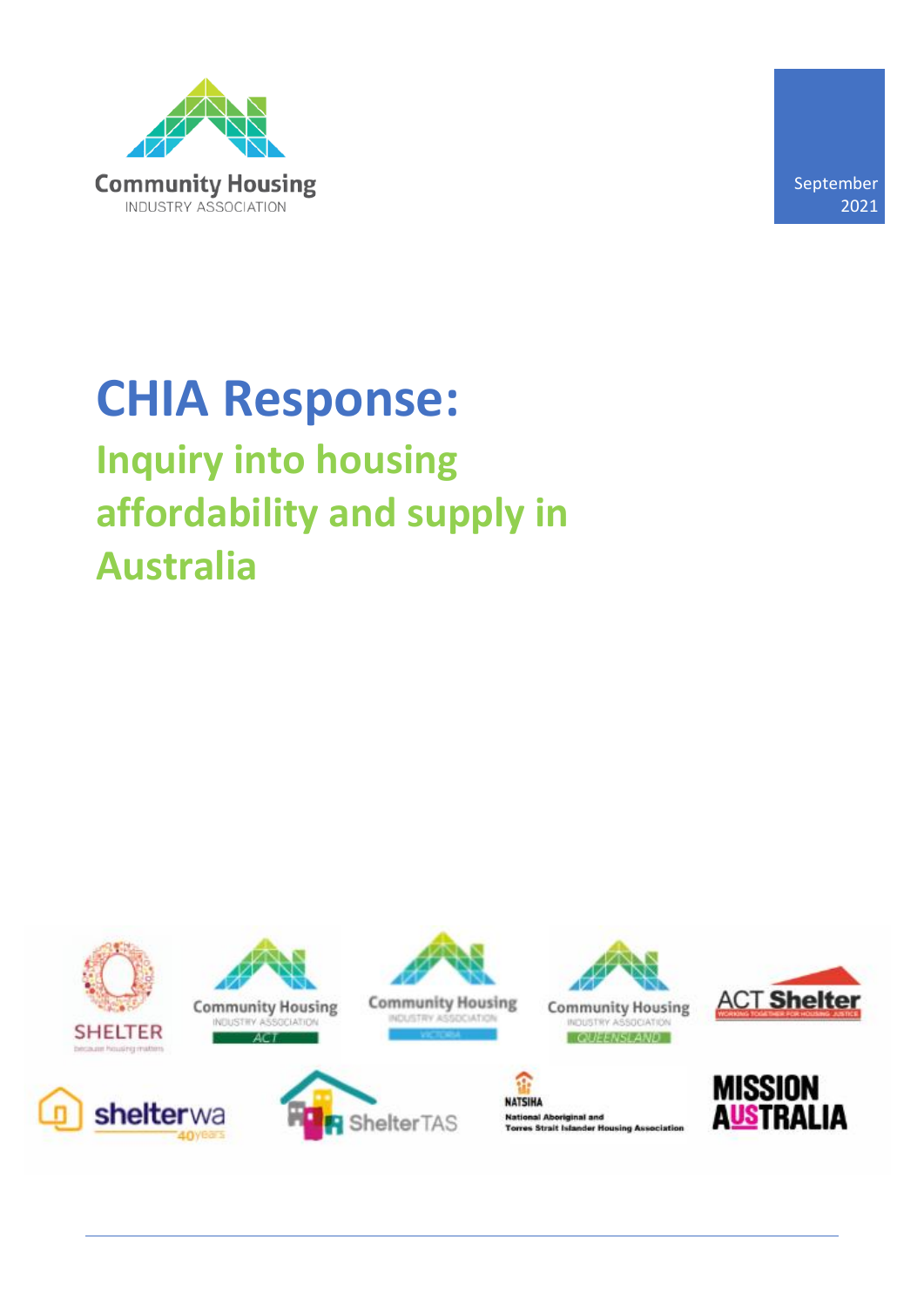

# **Inquiry into housing affordability and supply in Australia**

#### **Summary**

**CHIA is the peak body representing not for profit community housing organisations (CHOs) across Australia. Our 150 members manage a \$40 billion-plus portfolio of more than 100,000 homes, housing people on low and moderate incomes who find it hard to access affordable and appropriate housing in the private market.** 

The Community Housing Industry Association (CHIA) welcomes the opportunity to respond to the inquiry into housing affordability and supply.

The media release announcing the inquiry made clear that its main motivation is rising housing costs and declining national homeownership. CHIA accepts these are serious concerns. With home ownership come considerable benefits, including for many households, long term (financial) security. CHIA's National Plan for Affordable Housing<sup>1</sup> sets out our position on supporting entry into home ownership and market products such as Build to Rent Housing. However, housing affordability pressures exist for a broader range of households. For example, research<sup>2</sup> shows more than three million Australians were living in poverty after taking their housing costs into account. Of those, 1.3 million were not in *before-housing* poverty but had been pushed into *after-housing* poverty by their housing costs.

Our response is therefore largely focused on this part of the housing system where affordability issues are most acute and supply is most severely constrained i.e., social and affordable rental housing. In the submission we outline the supply and demand position, consider the benefits to governments from investing in social and affordable housing and offer solutions that can be implemented and / or facilitated by the Commonwealth Government.

The following points summarise why the Inquiry should give social and affordable housing supply prominence in its investigation:

- As revealed in the latest official figures (2016) 116,000 Australians are homeless on any given night. Moreover, especially in capital cities, the past decade has seen homelessness rising far ahead of general population growth.<sup>3</sup>
- The private rental market has not supplied dwellings at rents (i.e., \$202 or less per week) that are affordable to households in the bottom income quintile. While the market has supplied some homes at rates affordable to households in the second bottom quintile (i.e., at no more than \$355 per week) the homes are increasingly unavailable to these households; being occupied by higher income earners.4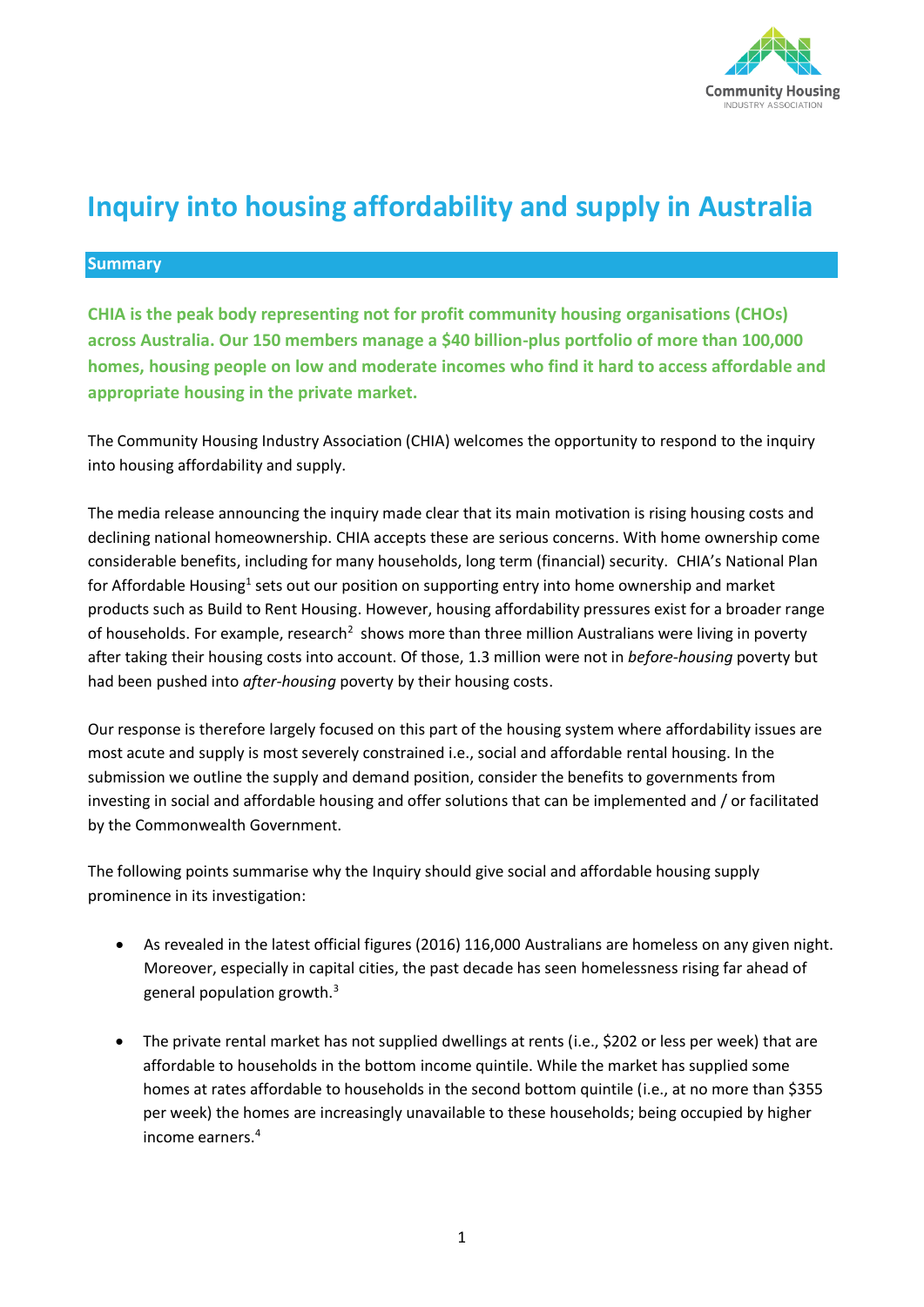

- in 2016, there was a shortfall of over 650,000 homes across Australia, affordable to households in the bottom two income quintiles. Accounting for projected household growth to 2036, more than one million additional homes affordable to these lower income households will be needed over the next 20 years<sup>5</sup>.
- Using the projected number of households in Australia (ABS 2015) the number of social housing dwellings per 100 households has declined from 5.1 per 100 households in 2007–08 to 4.2 in 2019– 20.

These national figures mask the disproportionate impact of shortfalls in suitable social and affordable rental housing on Aboriginal and Torres Strait Islander people. In July, the Productivity Commission reported that only 78.9% of the population was living in appropriately sized, not overcrowded homes compared to 92.9% of the general population<sup>6</sup>. To achieve the National Agreement on Closing the Gap, 2031 target of 88% will require addressing these suitable housing shortfalls.

While housing outcomes are primarily a state/territory responsibility under the Australian constitution, only with the active participation of both the Commonwealth and state/territory governments can any effort to significantly expand social and affordable housing provision succeed. Adequate and affordable housing is an aspect of social security which is a formal Commonwealth responsibility, and it is only the Commonwealth that possesses the scale of tax-raising and borrowing powers required to underpin the scale of investment needed. Indeed, the Affordable Housing Working Group Council set up by the Federal Financial Relations noted in its 'Innovative Financing Models to Improve the Supply of Affordable Housing' that '*Governments of all levels have a long history of involvement in the provision of affordable housing. State and Territory governments have been largely responsible (either directly or indirectly through CHPs) for the construction and management of affordable housing in Australia, with funding support and assistance from the Commonwealth Government*' 7

Social and affordable rental housing is a fundamental part of a well-functioning housing system not simply a safety net service for the most disadvantaged. For some households its long-term provision provides the stability and security that enables them to participate in society, by for example, taking a chance on what can often be casual low waged employment. For others it acts as springboard into home ownership. In yet other cases it provides a platform on which to set up the scaffolding - supports – to enable individuals to resolve other issues in their lives. Last but not least it can enable a dignified old age after a lifetime working in less well renumerated employment.

In order that individuals can realistically move on from social and affordable rental housing, there also needs to more reasonably priced and high quality housing options. CHIA has participated in the Housing Productivity and Research Consortium (HPRC) because our members recognise the interconnections between the different parts of the housing spectrum and want to see improvements made to affordability across the system. In the HPRC's recent report – 'Housing - Taming the Elephant in the Economy'<sup>8</sup> the authors summarise the home ownership challenge thus '*since the mid-1990s, housing prices have consistently outstripped income growth, the national home-ownership rate has fallen by 4% and the ownership rate for under 35s has collapsed, building in structural problems for future decades*.'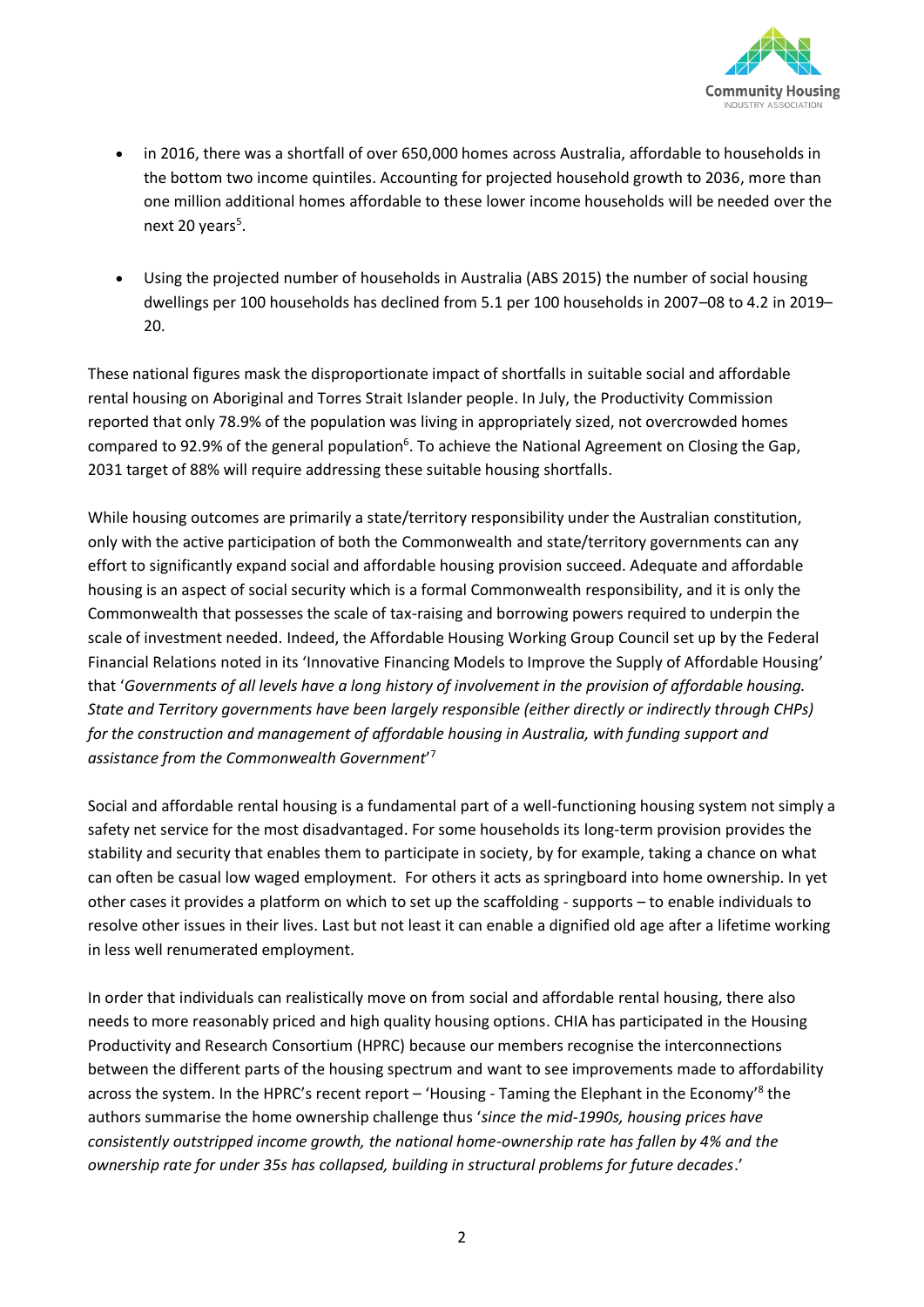

In this submission we do not address the ways in which home ownership can be made affordable again to younger and lower income households beyond acknowledging the scope to learn from existing national and international examples shared home ownership and rent to buy schemes. However, we make one observation from our participation in the HPRC, and that is that focusing on just one part of the problem, without recognising that housing unaffordability is a function of multiple factors, is unlikely to be successful.

Our short list of recommendations involves improving data, building on current institutions - specifically the National Housing Finance and Investment Corporation - to oversee the development and implementation of housing policy and complementary policy proposals to help finance social and affordable rental housing. The renewal of the National Housing and Homelessness Agreement between the Commonwealth and States and Territories during 2022 provides an opportunity for collaboration between the different levels of government to deliver on the other recommendations we have made.

### **Recommendations**

- 1. Use the **National Housing and Homeless Agreement** to drive more social and affordable housing supply
- 2. Collect, collate and produce **nationally consistent data** on social and affordable housing supply.
- 3. Allocate resources to develop a **10-year National Housing Strategy** that includes a separate but integrated plan to address housing for Aboriginal and Torres Strait Islander people
- 4. Create a **national housing agency**
- 5. Dedicate resources to developing a recurrent **Federal Government social and affordable funding program**.
- 6. Secure more social and affordable housing through the planning system by supporting adoption of a national framework for mandatory inclusionary zoning.

Further information about the proposals is contained later in the submission.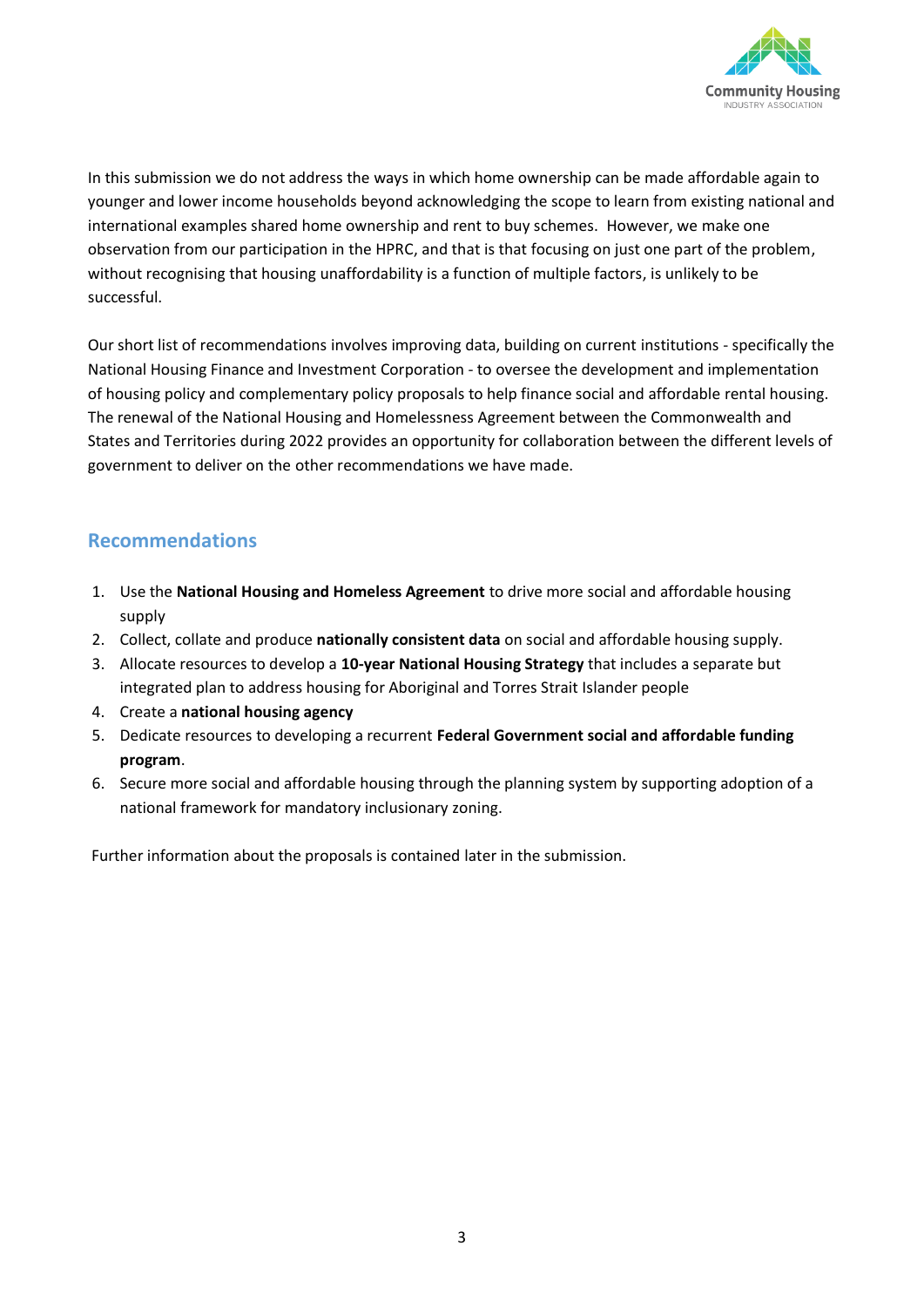

# **Inquiry into housing affordability and supply in Australia**

#### **Social and Affordable Rental Housing Supply and Demand**

#### **Current Housing Stresses**

The housing affordability challenge facing lower income households was starkly revealed by the Productivity Commission's 2019 report 'Vulnerable Private Renters: Evidence and Options'. This highlighted that most lower income renters experience housing affordability stress – i.e., have housing costs exceeding 30% of income. Furthermore, almost half of these households in rental stress are likely to remain stuck in this situation for at least five years. It is therefore unsurprising that, UNSW's City Futures Research Centre (CFRC) estimated in its report 'Filling the Gap', that by 2036 an additional 1,023,900 homes would be required to meet the needs of households in the bottom two income quintiles.

The COVID-19 pandemic has also exposed the consequences arising from a housing system that is not meeting the needs of many Australians in the bottom two income quintiles. The pandemic forced state governments to take action to address both rough sleeping and overcrowded shelters and boarding houses where residents share facilities. We acknowledge their achievements while, at the same time noting that many departed temporary accommodation without a longer-term housing option and questioning how permanent homes for those remaining will be secured.

Infrastructure Australia, in its 2019 Infrastructure Audit,<sup>9</sup> identified four key challenges facing the social housing system – the absence of sufficient affordable homes for households able to move on from social housing, existing social housing not meeting current needs, deteriorating property condition, and severe overcrowding in remote Indigenous communities. The 2021 Australian Infrastructure Plan recognises that '*well-maintained and designed social housing provides many community benefits, supporting individual and societal wellbeing and productivity, and reducing costs in health and justice services*' and recommends the design and implementation of programs to increase supply. <sup>10</sup>

The AHURI report 'The supply of affordable private rental housing in Australian cities: short term and longer-term changes', estimated that in 2016 four out of five Q1 income private renters were paying unaffordable rents with the proportion rising to almost nine out of ten renters in metropolitan areas. In the report which is the latest of a time series that has been running every five years since 1996 the researchers also found that 'there was an increasing trend in Q2 renters nationally paying unaffordable rents: this rose from 24% in 2006 to 36% in 2016'. In Sydney, 71% of Q2 renters were paying unaffordable rents. In all capital cities there is a 'spatial restructuring of rental housing markets' with more affordable homes in the outer suburbs and satellite cities.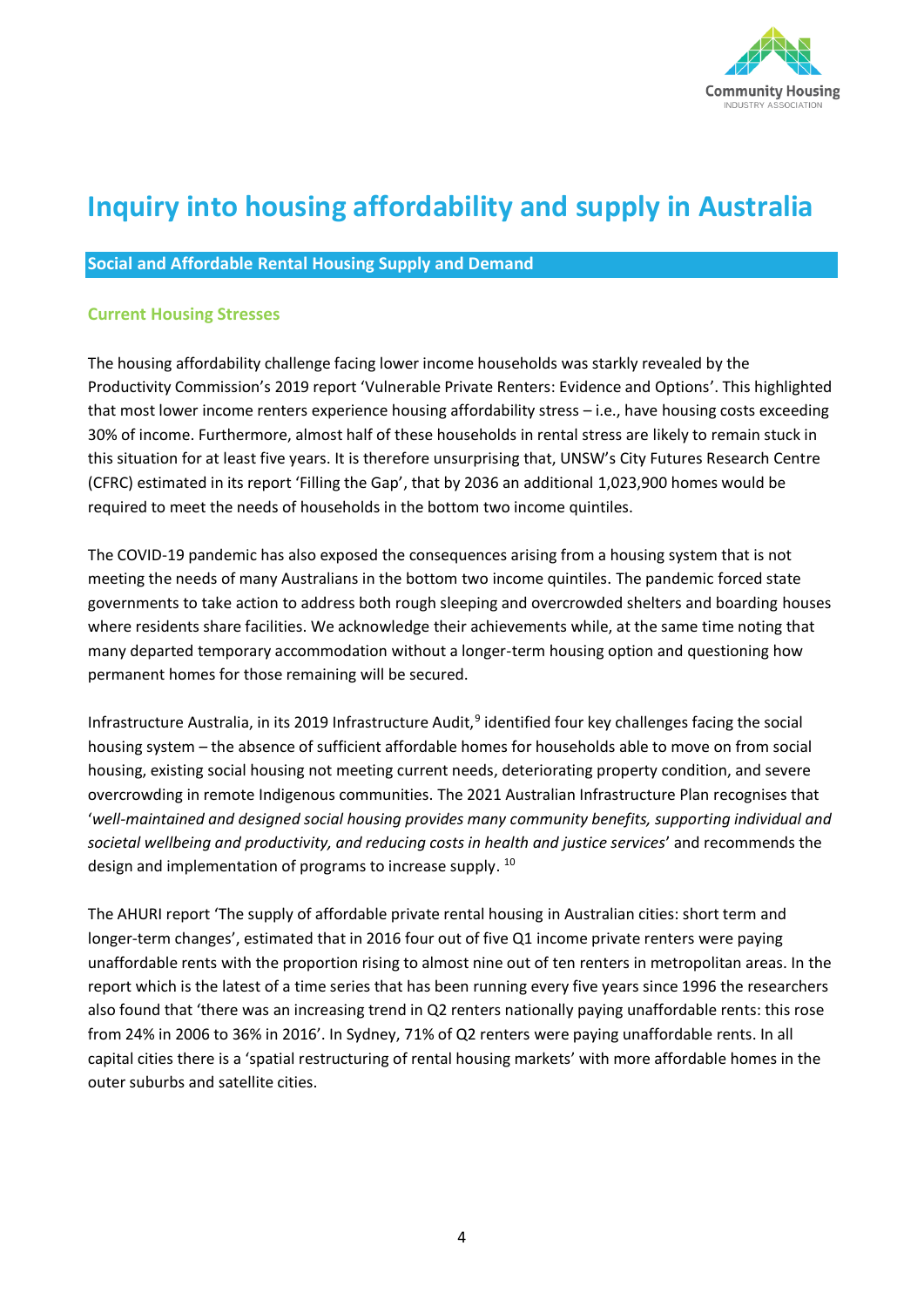

#### **The Demand for Social and Affordable Housing**

There have been few attempts to estimate the demand for social and affordable housing which has been neglected by governments at all levels in Australia. Often used as a proxy for social housing need are the state / territory social housing wait lists. However, these exclude or discourage registration by many lowincome households in housing need through increasingly strict eligibility criteria, temporary suspensions and the sheer length of wait times for anyone other than multiply disadvantaged households in extreme need. Beyond this, while jurisdiction-scale waiting list statistics are routinely published on an annual basis, these are also subject to varying and sometimes erratic administrative practices which also limit their value as a 'true' need indicator. There are no wait lists for affordable housing. For the reasons outlined above, waiting lists are an unsatisfactory basis for reliably estimating need.

Three more robust attempts have been made. First A 'top down', census-based approach to estimating social housing need was taken in the AHURI research 'Thirty years of public housing supply and consumption: 1981–2011'.<sup>11</sup> Using the now generally accepted 30% of income housing affordability benchmark, the authors estimated that to satisfy unmet need would require (at the time) an additional 630,000 social housing dwellings. This would take total social housing to 8.2% of Australia's overall housing stock. The authors noted that their method excluded homeless households and took no account of the appropriateness of accommodation occupied by existing households.

In contrast, a 'bottom up' approach was taken in the AHURI Inquiry [Social Housing as Infrastructure,](https://www.ahuri.edu.au/research/final-reports/306) as published in 2018. This examined need amongst households in income quintile 1. This work was the basis for the Filling the Gap [report](https://cityfutures.be.unsw.edu.au/research/projects/filling-the-gap/) for CHIA NSW and Homelessness NSW which extended the analysis to households in income quintile 2. Aggregating up from needs estimates at Census Area SA4 scale, this method identifies the national shortfall of homes affordable to Q1 and Q2 households in 2016 and – also factoring in newly arising need over coming years – calculates the additional number of households 'falling into need' by 2036 (assuming current levels of social housing provision). It estimates that around one million additional social and affordable homes over the period 2016-2036 will be required. While the one million 'social and affordable housing need' figure seems high, the social housing element of it equates to 8-9% of Australia's dwellings– i.e., the same as the first research quoted. One again there are some limitations to the analysis, including that it does not assess housing suitability (size, location, accessibility etc).

A third and more conceptually complex approach has been devised by SGS Economics and Planning and is set out in the following publication. SGS Economics and Planning - [Issues Paper: Council on Federal](https://cdn.treasury.gov.au/uploads/sites/1/2017/06/C2016-050_SGS_Economics_and_Planning.pdf)  [Financial Relations Affordable Housing Working Group -](https://cdn.treasury.gov.au/uploads/sites/1/2017/06/C2016-050_SGS_Economics_and_Planning.pdf) Innovative financing models (treasury.gov.au). Very briefly, the approach involves establishing how many households fall into very low-, low- and moderateincome brackets. The analysis first involves establishing disposable incomes after income tax and housing costs by household type and then calculating how many households require below-market-cost housing within each category. To do this SGS have examined the housing needs of six groups from those rough sleeping to households in rental stress.

SGS concluded that 656,429 households that needed affordable housing solutions in 2011. This represented 7.9 per cent of all households in Australia. Adding this to the number of existing households already accommodated in the 389,383 social housing dwellings in existence at that time would suggest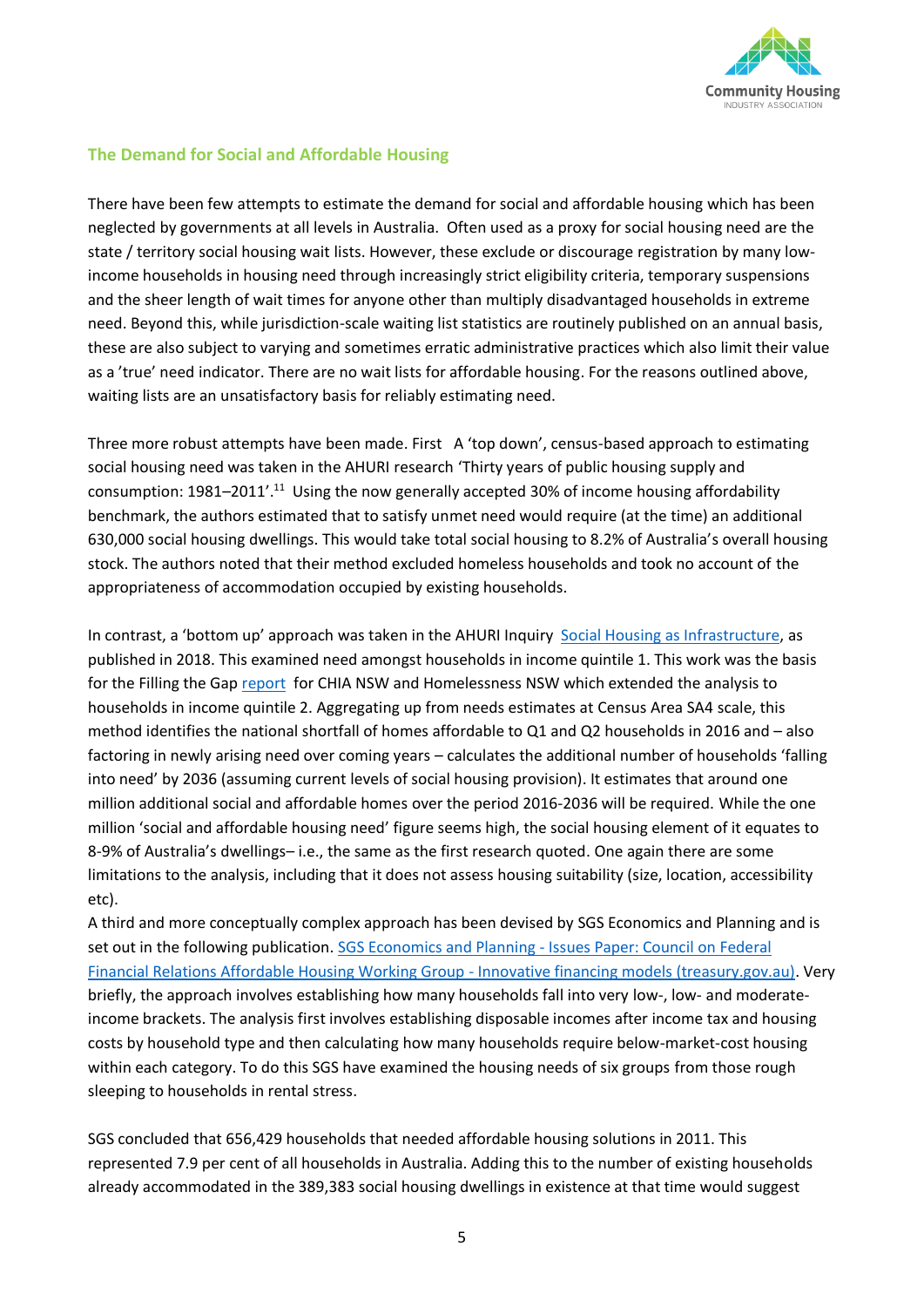

Australia requires 12.5 per cent of its stock to be social and affordable housing. Given this includes affordable rental housing, the total is reasonably consistent with the other two estimates.

The evidence therefore suggests that Australia needs around 8-9% of its total housing stock to be social housing and around another 3% to be affordable rental housing.

To put this in perspective, both forms of accommodation combined currently total only around 4.2% nationally. This is down from the 6.5% of all stock represented in 1996 when the Commonwealth Government effectively ended the routine national supply program that had run for the previous 50 years. By way of comparison, England has circa 17% social housing, whilst the OECD norm is circa 7%.

### **The Supply of Social and Affordable Rental Housing**

Currently, new social and affordable housing construction is barely keeping pace with sales and demolitions, let alone achieving output sufficient to keep pace with population growth. Indeed, as Figure 1 sourced from UNSW City Futures Research Centre <sup>12</sup> indicates there was an absolute reduction in social housing during 2019/20. This means



that the proportionately declining provision seen over the past 25 years decline is set to continue. Even in Victoria, the state government's recently announced Big Housing Build anticipates increasing existing social housing stock by only just enough to maintain social housing as a proportion of all housing over the program's 4-year time horizon.

A more meaningful measure of the decline in social housing supply is the reduction in the annual number of such properties being let to new tenants. This measure incorporates the impacts of declining gross provision (see above), the reduced number of newly built social rental homes coming onstream, and the contracting availability of affordable 'move on' accommodation (meaning fewer existing tenants have the capacity to transition into the private market). Therefore, as CFRC quote in their response to the ongoing Federal Homelessness Inquiry, '*Taking into account both public housing and community housing, the gross number of social rental lettings dropped from 52,000 in 1997 to 35,000 in 2017 – an absolute decline of a third<sup>13</sup>. Pro rata to population, this represents an effective reduction in social housing supply of some 50%'.*

Regrettably there is no source of information about the social and affordable housing pipeline. States and territories do not publish this information. Beyond point of time ABS data<sup>14</sup> on public sector homes under construction there is little available. The March 2021 ABS release shows, 2,695 homes were under construction, around 1.4% of the total residential dwelling under construction total. The only other 'change of provision' issue concerns homes constructed under the NRAS program and held as affordable rental dwellings, whose non-market status may end when NRAS incentive payments end after 10 years. Figure 2 below shows the withdrawal of incentives and information on expiry of NRAS.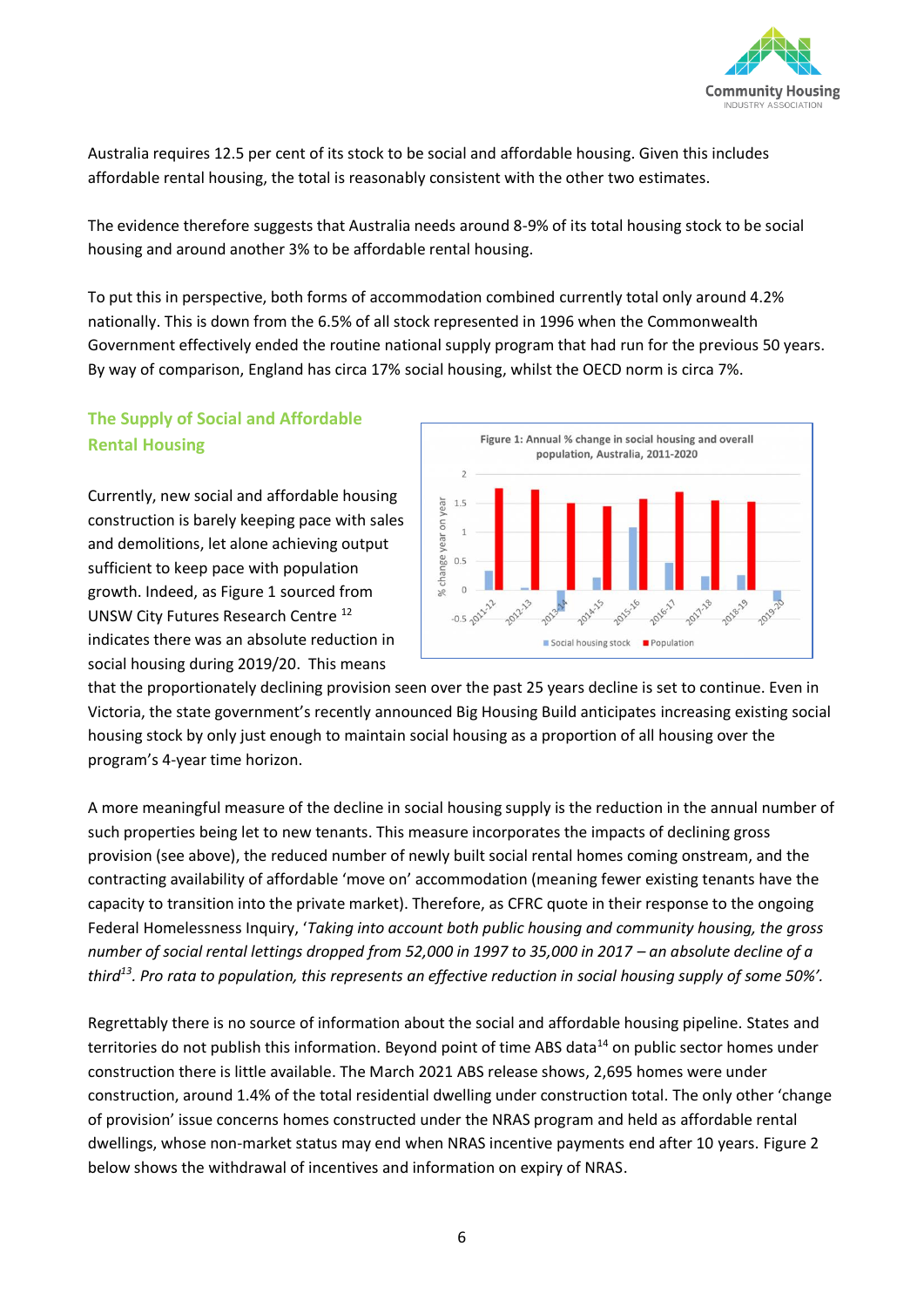



Source: [June 2021 -](https://www.dss.gov.au/june-2021-nras-quarterly-performance-report) NRAS [Quarterly Performance Report |](https://www.dss.gov.au/june-2021-nras-quarterly-performance-report)  [Department of Social Services,](https://www.dss.gov.au/june-2021-nras-quarterly-performance-report)  [Australian Government](https://www.dss.gov.au/june-2021-nras-quarterly-performance-report)  [\(dss.gov.au\)](https://www.dss.gov.au/june-2021-nras-quarterly-performance-report)

There is therefore an urgent need to collect and report on the future supply of social and affordable housing, both gross and net of homes lost to the system through

sale and demolition.

#### **The social, economic and productivity benefits from investing in social and affordable housing.**

There are major opportunities that will flow from tackling housing unaffordability through re-starting social and affordable rental housing investment. Traditionally, housing developed and managed by CHIA members has been valued for meeting social needs by providing safe, secure and affordable homes to vulnerable and low waged households who cannot access suitable market housing. More recently, research evidence has demonstrated that government investment in social housing (and, where necessary, floating support services) can produce net financial gains in terms of overall cost to government.<sup>15</sup> The report quantifies the cash, public sector savings and monetary wellbeing equivalents of the wider social and economic impacts that can be unlocked through investment in social and affordable housing, and expresses these as a proportion of the cost involved.

Building on this work, CHIA and its partners commissioned Swinburne University to incorporate wider social and economic benefits in a social cost-benefit assessment of social and affordable housing.<sup>16</sup> The work provides the basis for a submission to Infrastructure Australia's Priority Projects List. While the provision of social and affordable housing requires financial assistance to be viable in commercial terms, the report finds that 'the estimated wider social and economic benefits (WSEB) in this report show that the overall societal gain from providing social and affordable housing exceeds the cost of public support required to deliver new housing construction, even at relatively high discount rates (7%).

Increasingly, the broader economic outcomes that flow from our work are being recognised, notably the positive impact on human capital and hence economic productivity $^{17}$ .

In addition to the social benefits, we now have evidence that over-expensive housing also incurs negative impact on urban productivity. There is a growing body of research to demonstrate the ways that such impacts can be generated. These include an AHURI commissioned scoping study '*Making connections: housing, productivity and economic development*' (MacLennan et al. 2015).

In 'Strengthening Economic Cases'<sup>18</sup> the research team led by Professor Maclennan modelled how housing outcomes impact economic growth and productivity, with a particular focus on the Sydney metropolitan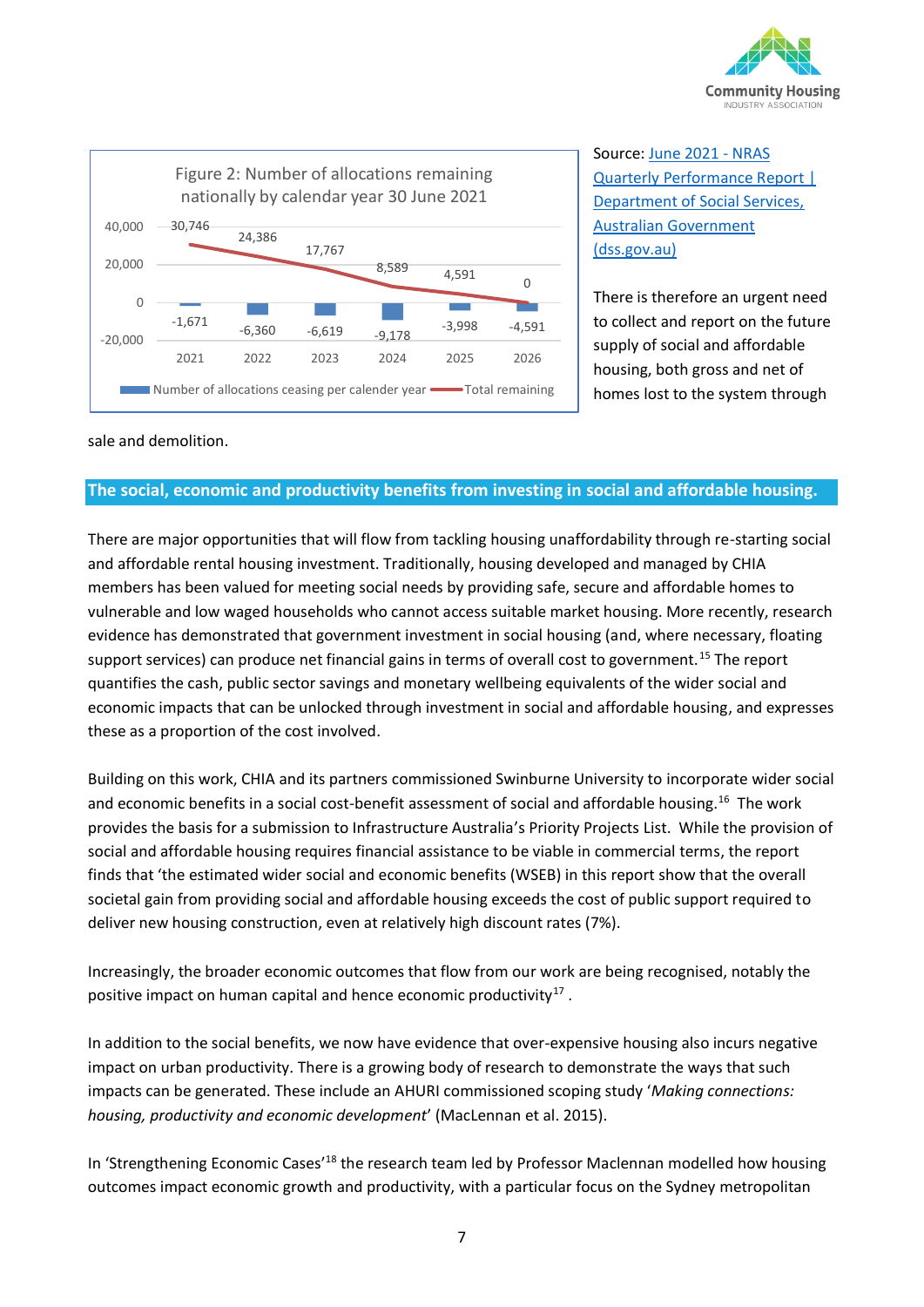

area. The productivity modelling exercise was based on an Economic Impact Assessment (EIA) which revealed strong, positive productivity effects from investing in better housing outcomes over a 40-year timescale that reduce commuting times and extend access to a wider set of labour market opportunities. While specific to Sydney, similar outcomes would be likely for other major Australian cities.

The scale of potential productivity gains from government investment in well-located affordable housing suggest an economic performance impact that compares very favourably to most other infrastructure investments, including transport projects. However, due to limitations in modelling capability these gains do not include the economic impacts arising from relief of the excess housing cost burden experienced by many private renters, and newer homeowners. The report estimated that the excess of rent payments over a 30% contribution averaged just under \$6000 per household p/a, amounting to \$1.8B p/a for NSW and absorbing an estimated \$1.4B of Commonwealth rent support.

These benefits some in addition to the role that social and affordable housing provides as a *'sustainable economic stimulus…..due its often large fiscal volume, employment intensity and the long-term orientation of most projects*' identified by the OECD in its 2020 publication 'Social housing: a key part of past and future housing policy<sup>19</sup>. Further, social and affordable housing acts as a key counter-cyclical investment opportunity during market downturns<sup>20</sup> and can assist governments by act as a catalyst for the take-up of environmentally sustainable construction techniques.

#### **Addressing the Challenges**

Underpinning the mismatch between the demand for and of supply of social and affordable housing is the absence of long-term joined up strategic planning. Arguments between the Commonwealth and States and Territories over the responsibility for funding new supply has become the dominant narrative rather than collaborative work to address the ever more urgent challenges.

Apart from the undersupply highlighted above are concerns around the condition of existing public housing and a dwelling profile which is inappropriately sized for current tenant cohorts. In some jurisdictions public housing is being sold to finance the improvement in the remaining portfolio.

Current and previous Commonwealth Governments have taken steps towards creating institutions that could enable a significant increase in affordable rental housing. The investigation into 'innovative finance models' carried out by the Government's Affordable Housing Working Group (AHWG) $^{21}$  was instrumental in NHFIC's establishment. The low-cost finance options that have subsequently become available via NHFIC have reduced CHO interest payments. However, the resulting savings go only a short distance towards bridging the social and affordable housing funding gap<sup>22</sup> as acknowledged by the AHWG. That is, the difference between the cost of developing and managing affordable housing (land, construction, housing management and maintenance) and the income received (from rents and Commonwealth Rent Assistance).

Our recommendations for addressing the challenges are outlined below.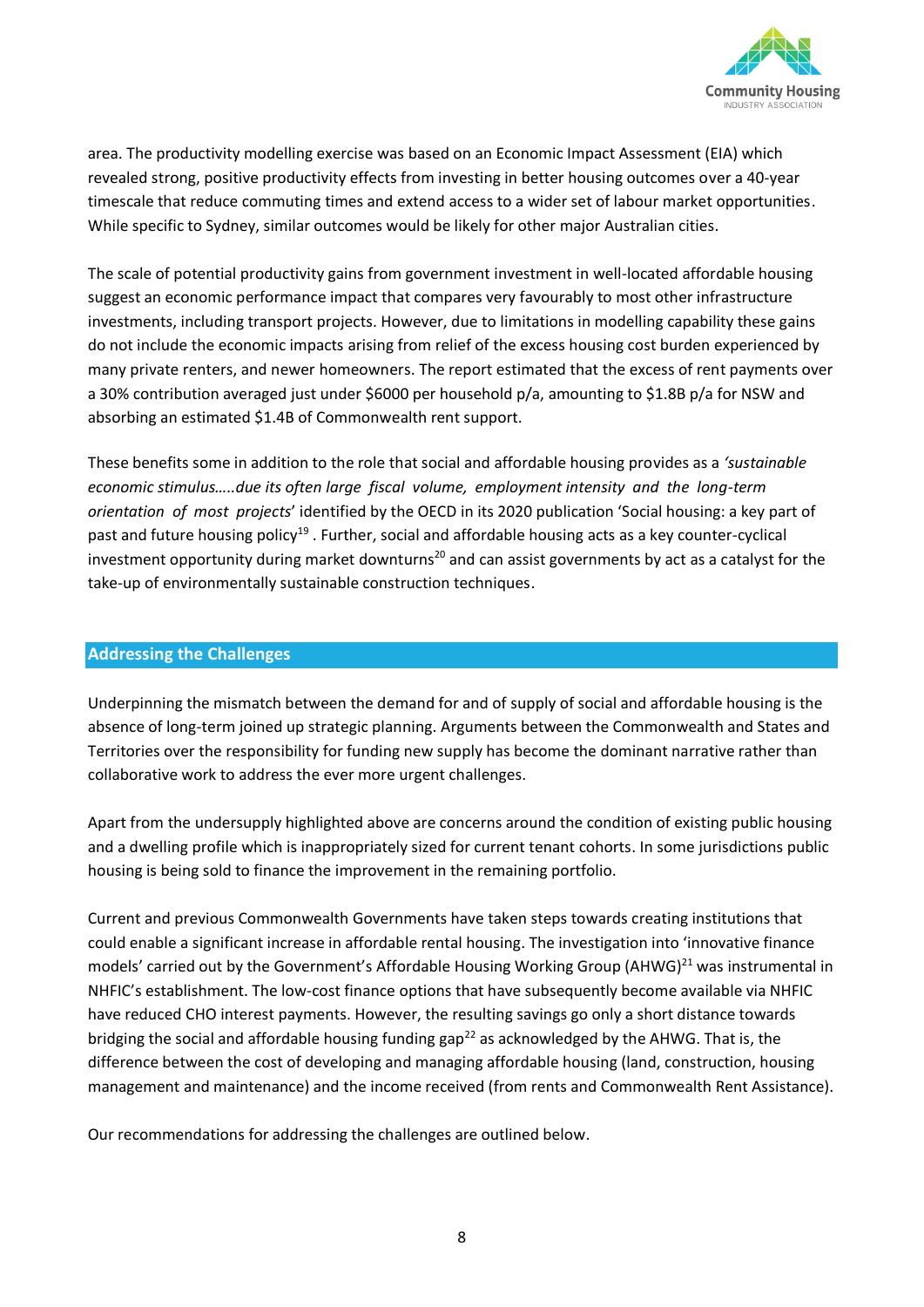

# **Use the National Housing and Homeless Agreement to drive new social and affordable rental housing supply**

The National Housing and Homelessness Agreement (NHHA) will be renewed from July 2023, following a review by the Productivity Commission. The opportunity should be taken to use the agreement process to deliver a national plan and measures to increase social and affordable housing supply. Under the current agreement the Commonwealth and States and Territories agreed to a suite of objectives including reducing homelessness and rental stress<sup>23</sup>.

The recommendations we have made below are all capable of implementation through the NHHA. A national housing strategy would complement the existing requirement for state and territory plans and clearly articulate the responsibilities and funding contribution from each level of government. A national housing agency could administer national funding programs and collate and produce reliable housing data. Through the NHHA an agreement on a clear, consistent framework for planning contributions towards social and affordable housing.

## **Collect, collate and produce nationally consistent data on social and affordable rental housing supply.**

A priority must be to establish a system for collecting and reporting reliable information about affordable housing supply. The UK Government Ministry of Housing, Local Government and Communities publishes live tables on English affordable housing supply <sup>24</sup> which breakdown supply by location and program type (social, affordable rental and shared ownership etc) and predominant 'grant' funding mechanism. Something similar should be built up over time in Australia.

#### **Allocate resources to develop a 10-year National Housing Strategy**

Correcting the sub-optimal performance of Australia's housing system calls for more fundamental longterm actions; hence our recommendation that the Commonwealth Government commits resources to developing a 10-year National Housing Strategy to tackle the supply and demand drivers of housing affordability in a coordinated way across all levels of government.

It is the Commonwealth Government that has the central responsibility to lead policy in matters of national significance such as this, notwithstanding that many of the levers around planning and land administration lie with the states and territories.

As noted above, through the NHHA the Commonwealth government has the scope to encourage positive change at this level of government. However, in the absence of a coherent, coordinated National Housing Strategy, it is unlikely that these measures will have the enduring impact, at scale, which is required.

A National Housing Strategy should contain clear targets for overall housing supply, and for homes that are affordable to households in all income quintiles. The strategy should also contain separate but fully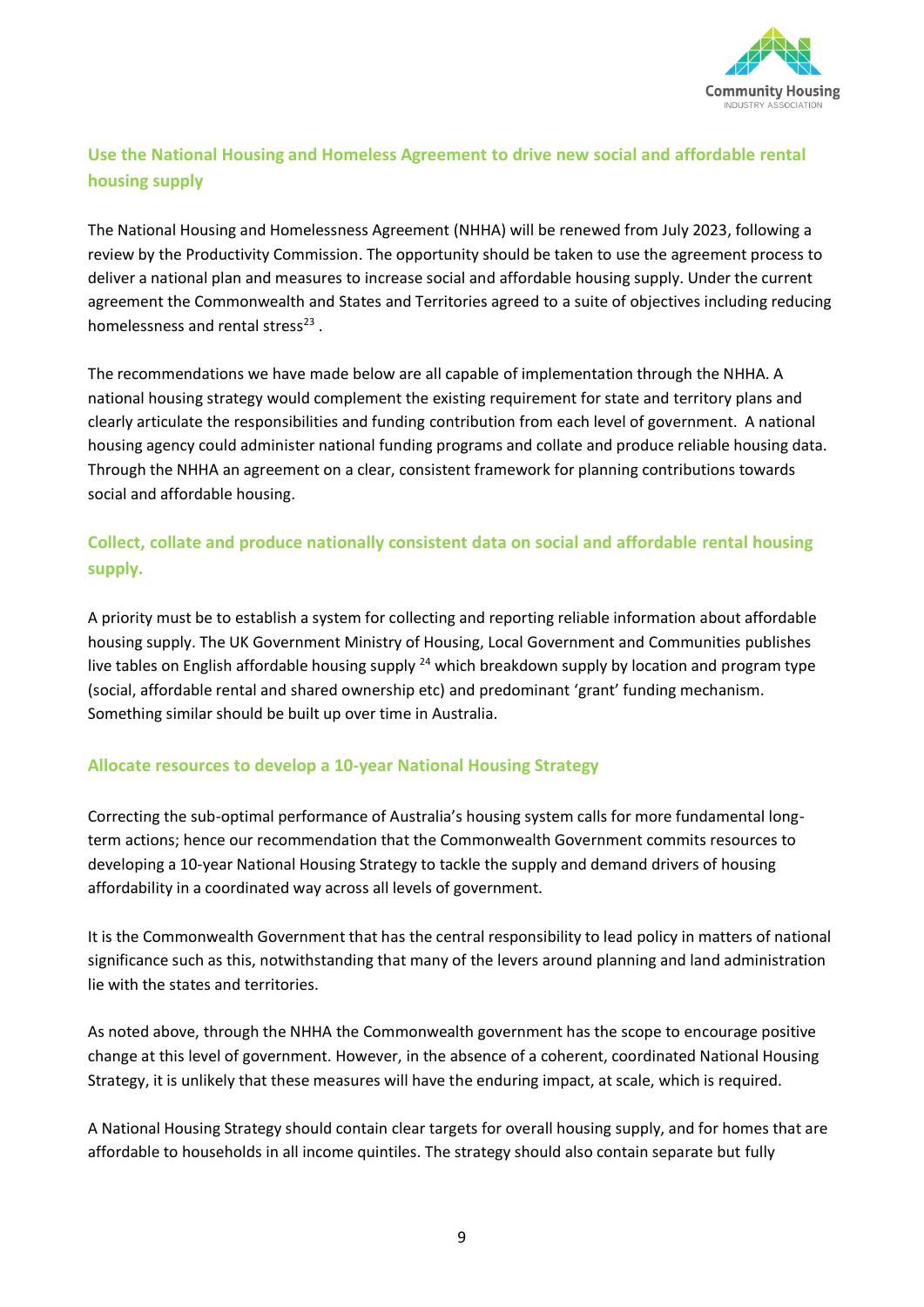

integrated plans to tackle homelessness, the housing needs of Indigenous households and for people with disability.

There are positive international examples to draw on. Canada is one. Like Australia it has had a relatively small social housing sector, a division in responsibility for subsidised housing between Federal and Provincial governments, cities with extreme unaffordability and a similar population. Its federal housing agency, the Canadian Mortgage and Housing Corporation [\(CMHC\)](https://www.cmhc-schl.gc.ca/en) created after WWII provides a potential model for how NHFIC might evolve in future. The CMHC has had a significant role in supporting increased home ownership and in recent years particularly, subsidised rental housing.

In 2016 it was tasked with preparing a national housing strategy<sup>25</sup>. The resulting ten-year strategy increased Federal investment in subsidised housing through a combination of initiatives including a stimulus program – the rapid housing initiative, low-cost loans, rental subsidies, substantial funds to 'transform' the community housing sector, as well as on going grant. CMHC is responsible for delivery of the strategy.

As in Australia there are bilateral agreements between the Federal government and the provinces, the major difference to Australia being that each province must prepare an action plan detailing how the resources will be allocated and report against annual targets that contribute to the NHS. One example that between the Federal Government and British Columbia is [here.](https://www.bchousing.org/about/federal-agreements#:~:text=The%20federal%20government%20and%20BC%20Housing%20combine%20to,governments%20signed%20the%20first%20of%20several%20funding%20agreements.)

#### **Create a national housing agency**

The development and delivery of a national housing strategy will require dedicated resource, whether that is through an existing agency (NHFIC being the obvious example) or department or through the creation of a new purpose-designed body. Reinstating something similar to the Housing Ministers Advisory Council via the National Cabinet process to promote intergovernmental coordination and cooperation and mechanisms to enable wider stakeholder participation are also recommended. One option is to reinstate an improved version of the Housing Supply Council<sup>26</sup> within NHFIC.

NHFIC through its newly established research function is also well placed to develop a robust and nationally consistent approach to housing needs assessment. There are international examples on which to draw. Reliable information about housing needs is vital for the production of not just national but also state and housing market / regional plans. NHFIC has already recognised that it has a role to play in this field in the State of the Nation's Housing, noting that future editions should focus '*on the acute issues faced by many who experience housing stress and who cannot find appropriate accommodation suitable for their needs, including disadvantaged groups such as those with disabilities and many of Australia's Indigenous population<sup>27</sup>* . An ambition should be for the State of Nation Reporting to evolve into something more akin to the UK Housing Review<sup>28</sup> which 'draws together key financial and performance data about public and *private housing in the United Kingdom and assembles them in a coherent and accessible format*'.

#### **Dedicate resources to developing a recurrent Federal social and affordable funding program**

There are number of program design options available to government including capital grants (Safe Places being a small-scale example); revenue subsidy type mechanisms and potentially interest-free loans. All are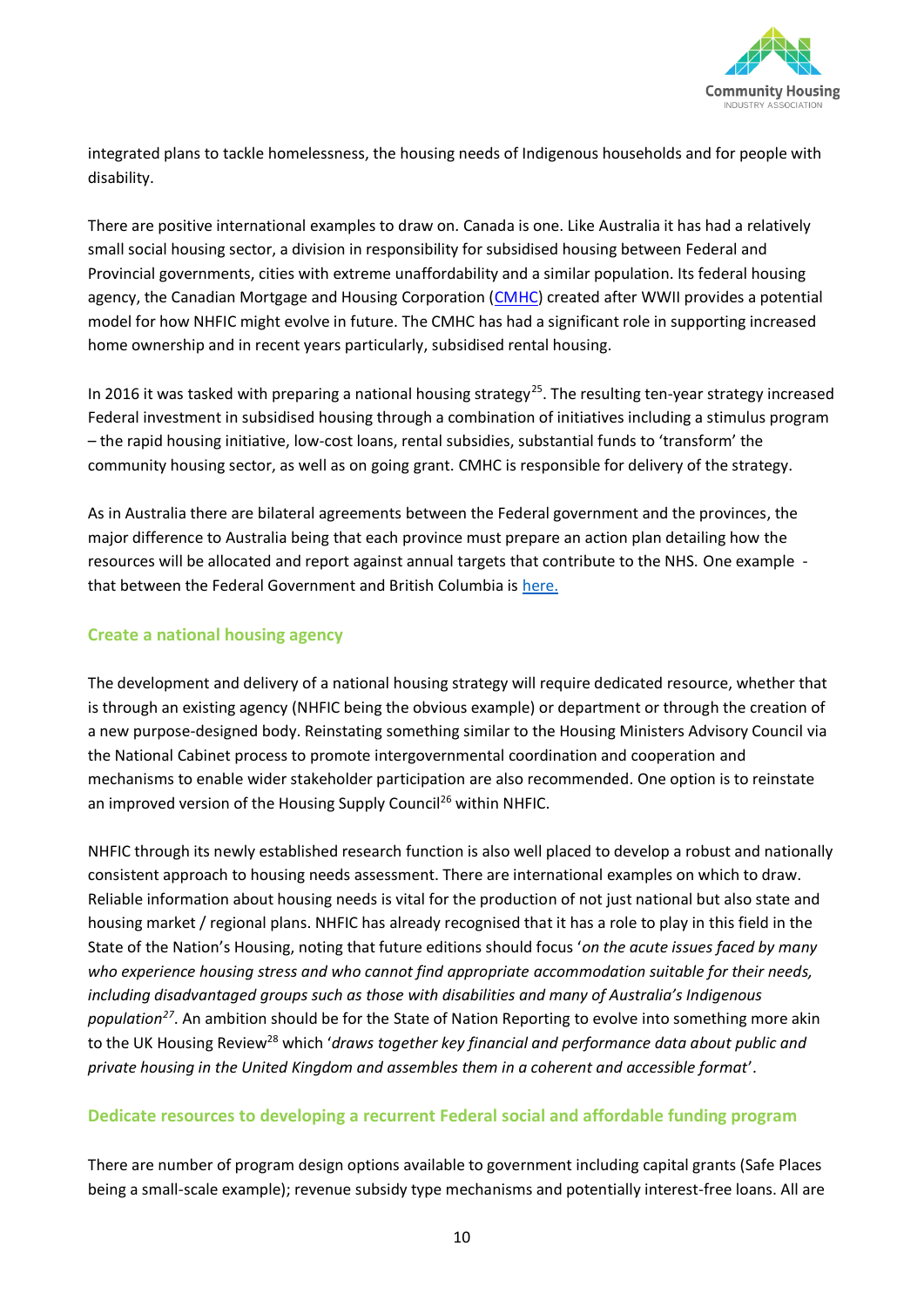

worthy of further consideration. There may be scope for the AHWG to be reconvened to consider innovate funding (rather than financing) models.

To serve as a basis for discussion CHIA together with a number of partners including the [Constellation](https://www.theconstellationproject.com.au/)  [Project](https://www.theconstellationproject.com.au/) and Industry Super Australia have developed a funding mechanism - **the [Housing Boost Aggregator](https://www.communityhousing.com.au/wp-content/uploads/2021/09/Housing-Boost-Aggregator_final.pdf)** (HBA). This would unlock a new stream of private sector investment to bridge that funding gap, allowing more housing projects to go ahead. This is a tried and tested policy approach, similar to the United States Low-Income Housing Tax Incentive Scheme<sup>29</sup>, which has operated for more than 30 years, supporting construction of around 110,000 affordable rental units annually and more than two million units since its inception. In brief every year, the Commonwealth Government would make tax credits - the Boost – available, and run a competitive tender process to award those tax credits - the Boost - to CHOs. The amount of the Boost awarded would vary, with the size of each project's funding gap (after all other available state/territory funding, planning contributions, borrowings and cross-subsidies) taken into account by the Commonwealth Government.

CHOs will be able to claim the Boost from the ATO annually for ten years, after their development is completed. But as many CHOs need upfront capital to begin construction, a new or existing government agency (the **Housing Boost Aggregator**) would enable CHOs to 'convert' their Boost into upfront capital by acting as an intermediary between individual CHOs and large-scale institutional investors, such as super funds. The HBA would aggregate CHOs' capital requirements, create a fund and offer shares in that fund to institutional investors. The capital raised would be passed to the individual CHOs. Once their projects are built and tenanted, the CHOs will claim their Boost - tax credits – annually and, via the HBA, transfer them to the institutional investors.

#### **Promote greater social and affordable housing provision through inclusionary zoning.**

The planning system through regulation can play a positive role in contributing more social and affordable housing without adding costs to the development industry, nor impacting on supply. Mandatory Inclusionary Zoning (MIZ) or equivalent mandated schemes have operated successfully in many different jurisdictions throughout Europe and the United States. In England, for example where local authorities have had powers to mandate affordable housing, in 2019/20 almost 20,000 social and affordable homes were generated solely through section 106 obligations i.e., without any other grant funding. Of these homes 3,812 were social rented homes.

While attempts have been made to introduce MIZ in Australia, there are very few examples of schemes generating social and affordable rental housing at any scale. The best known and most successful scheme is that operating in the City of Sydney where around 900 homes have been generated since the mid-1990s. <sup>30</sup>

To help overcome the barriers to MIZ, through the Constellation Project, CHIA has participated in a process with other key industry and government players to develop a **[MIZ National Framework](https://www.communityhousing.com.au/wp-content/uploads/2021/09/Mandatory-Inclusionary-Zoning_Final.pdf)** that minimizes the impacts on market development while still generating appreciable social and affordable housing supply. The framework provides a set of key principles that could be adopted in any jurisdictional scheme while allowing a degree of customization to suit local circumstances. In essence the framework gives clarity, consistency and thus certainty to developers – a key industry concern about development contributions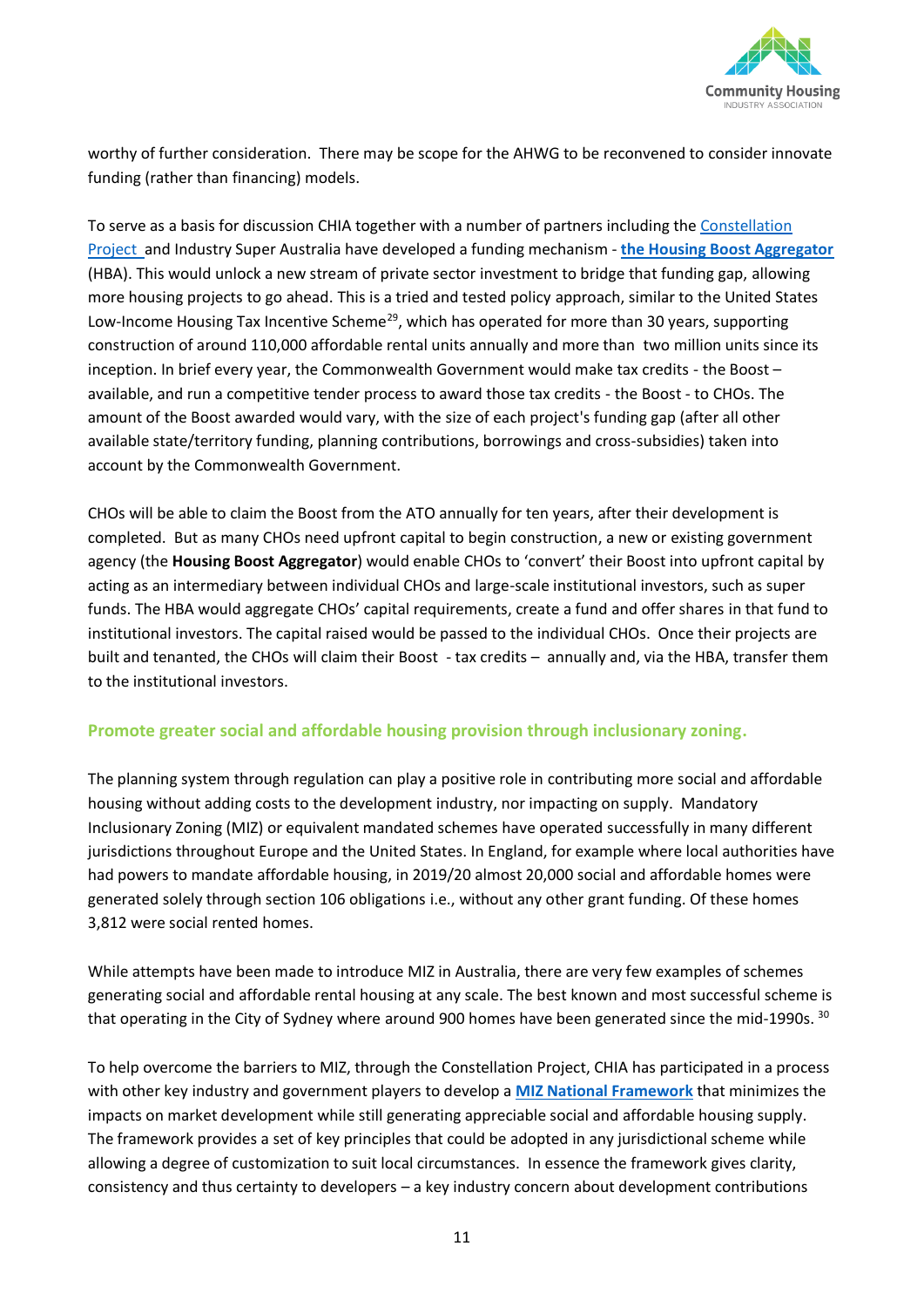

voiced most recently in NHFIC's paper on how to pay for infrastructure<sup>31</sup>. The proposal is consistent with the recommendation 31 in the recent report from the Inquiry into Homelessness in Australia i.e., '*that the Australian Government, in consultation with state, territory and local governments, seek to increase affordable housing supply when land is rezoned for residential development, through the introduction and harmonisation of inclusionary planning approaches across Australia'*. 32

Development contributions can be, often incorrectly, described as a tax on housing. In the national framework proposal, a fixed percentage of all housing floorspace (or commensurate land / cash) developed on privately owned land in metro / high demand locations would be designated, in perpetuity, as social and

affordable rental housing, under CHO ownership and / or management. Rather than adding to construction costs, the requirement would be factored into the price offered by the developer for the land. Developers who have land-banked for possible future schemes without regard for the possible introduction of a MIZ scheme (in terms of land price paid) will have an opportunity to develop such sites without any new obligation during the notice and transition periods we have proposed. In the locations we are suggesting MIZ is applied, land values have



Source: ABS - Table 61. Value of Land, by Land use by State/Territory - as at 30 June, Current prices

appreciated substantially – see Figure 3 - and we believe could accommodate a social / affordable housing contribution i.e., that land would retain a significant positive value.

#### **Conclusion**

In conclusion, CHIA urges the Committee to give due consideration to the chronic undersupply of social and affordable housing in the Inquiry's considerations, and include recommendations to address this.

Notwithstanding state government-funded social housing initiatives, notably in in Victoria but also in Tasmania and Queensland, Australia is on a trajectory where social and affordable rental housing continues to decline as a percentage of total dwellings. While CHIA also welcomes actions that will reverse declining home ownership in a sustainable way, there needs to be similar priority given to housing unaffordability affecting low income renters. We are in any case doubtful that increased market housing supply could help ease house price inflation. But even if this were possible, it is highly questionable that any benefit would flow through to the lower end of the market. Expanding the currently inadequate levels of supply in this part of the system can happen only through stepped-up government funding to enable this.

On 14 June 2021, OECD Secretary-General Mathias Cormann launched the OECD Housing Policy Tooklit that, in his words, would '*help policymakers design better housing policies that address the reality of*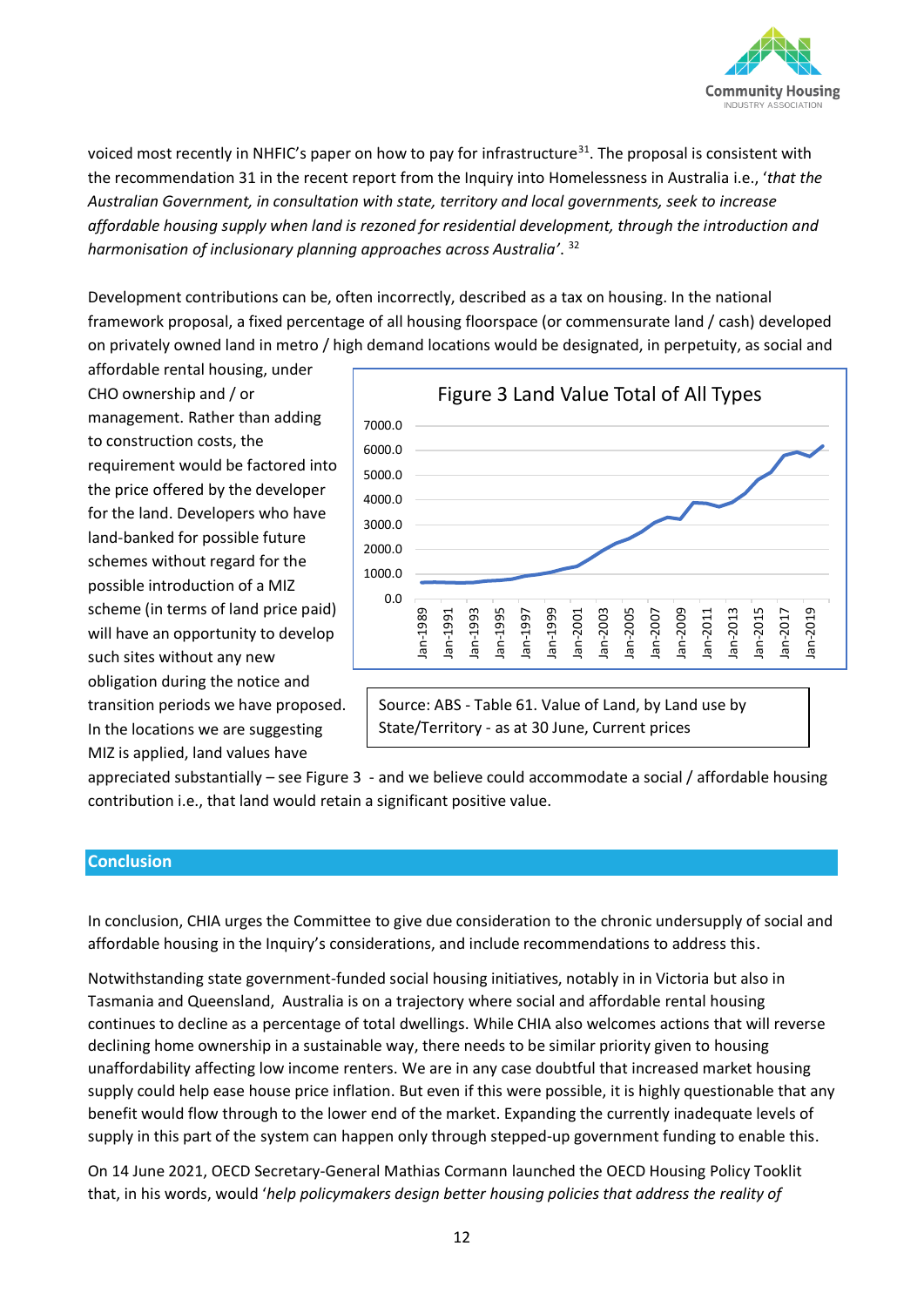

*developments in housing markets, such as the affordability challenge, and improve the considerable effect*  housing policy has across societies<sup>'33</sup>. In addressing this agenda, the OECD's number one priority is '*unlocking additional supply'*, emphasizing that, within this, '[m][ore public investment in energy-efficient](https://www.oecd.org/social/addressing-complex-housing-policy-challenges-should-be-a-central-priority-for-governments.htm)  [social housing would ease housing difficulties, especially for households on low or unstable incomes](https://www.oecd.org/social/addressing-complex-housing-policy-challenges-should-be-a-central-priority-for-governments.htm)'.

Building more social and affordable housing will add to housing supply in a beneficially counter-cyclical manner. This has the same multiplier effects as market housing construction. Its cost to government is offset or even outweighed by the benefits realised in reduced expenditure in other public sector budgets. And, especially over the longer term it can contribute to the productivity gains that come from raising human capital. By creating NHFIC, the Commonwealth Government has put in place one important element to unlock social and affordable housing supply. We now need complementary reforms, smart institutions, funding and policy settings, all articulated in a national housing plan to meet the current and future challenges.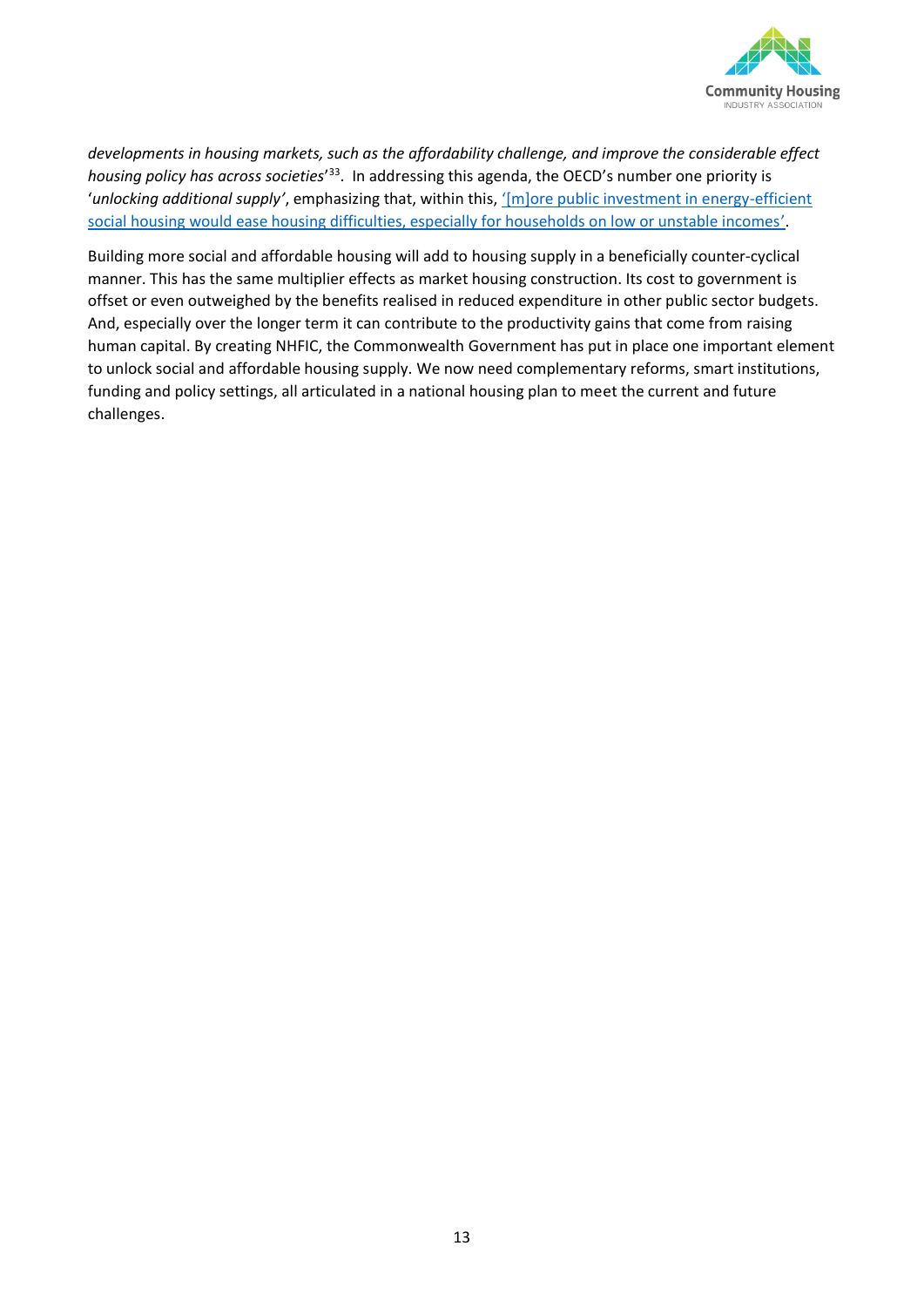

#### **References**

<sup>1</sup> <https://www.communityhousing.com.au/national-plan/>

<sup>2</sup> Yates, J. (2019) Housing, Housing Costs and Poverty. In Saunders, P. ed. *Revisiting Henderson.* Melbourne, Melbourne University Press, pp.215-236

<sup>3</sup> Australian Bureau of Statistics 2018,<https://www.abs.gov.au/ausstats/abs@.nsf/mf/2049.0>

<sup>4</sup> Hulse, K., Reynolds, M., Nygaard, C., Parkinson, S. and Yates, J. (2019) *The supply of affordable private rental housing in Australian cities: short-term and longer-term changes*, AHURI Final Report No. 323, Australian Housing and Urban Research Institute Limited, Melbourne, https://www.ahuri.edu.au/research/final-reports/323, doi:10.18408/ahuri-5120101.

<sup>5</sup> Troy L, van den Nouwelant R, Randolph W (2018) Filling the Gap - Estimating need and costs of social and affordable housing delivery http://communityhousing.org.au/wp-

content/uploads/2019/03/Modelling\_costs\_of\_housing\_provision\_FINAL.pdf

<sup>6</sup> [Aboriginal and Torres Strait Islander people secure appropriate, affordable housing that is aligned with their](https://www.pc.gov.au/closing-the-gap-data/annual-data-report/2021/snapshot/socioeconomic/outcome-area9)  [priorities and need | Closing the Gap Information Repository -](https://www.pc.gov.au/closing-the-gap-data/annual-data-report/2021/snapshot/socioeconomic/outcome-area9) Productivity Commission (pc.gov.au)

<sup>7</sup> https://treasury.gov.au/sites/default/files/2019-03/C2016-050\_Final\_report.pdf

<sup>8</sup> Housing and the Economy: Scenarios for Australia to [2025 and 2045 | City Futures Research Centre \(unsw.edu.au\)](https://cityfutures.be.unsw.edu.au/research/projects/housing-and-economy-scenarios-australia-2025-and-2045/)

<sup>9</sup> [https://www.infrastructureaustralia.gov.au/sites/default/files/2019-](https://www.infrastructureaustralia.gov.au/sites/default/files/2019-08/Australian%20Infrastructure%20Audit%202019%20-%206.%20Social%20Infrastructure.pdf)

[08/Australian%20Infrastructure%20Audit%202019%20-%206.%20Social%20Infrastructure.pdf](https://www.infrastructureaustralia.gov.au/sites/default/files/2019-08/Australian%20Infrastructure%20Audit%202019%20-%206.%20Social%20Infrastructure.pdf)

<sup>10</sup> [2021 Australian Infrastructure Plan | Infrastructure Australia](https://www.infrastructureaustralia.gov.au/publications/2021-australian-infrastructure-plan)

 $11$  Groenhart, L. and Burke, T. (2014) Thirty years of public housing supply and consumption: 1981–2011, AHURI Final Report No.231. Melbourne: Australian Housing and Urban Research Institute.

<sup>12</sup> [Social housing production continues to languish, while demand has soared \(unsw.edu.au\)](https://blogs.unsw.edu.au/cityfutures/blog/2021/01/social-housing-production-continues-to-languish-while-demand-is-soaring/)

<sup>13</sup> Pawson, H., Milligan, V. & Yates, J. (2020) Housing Policy in Australia: A case for system reform; Singapore: Palgrave Macmillan

<sup>14</sup> [Building Activity, Australia, March 2021 | Australian Bureau of Statistics \(abs.gov.au\)](https://www.abs.gov.au/statistics/industry/building-and-construction/building-activity-australia/mar-2021)

<sup>15</sup> Nygaard, C (2019) Social and Affordable Housing as Infrastructure https://www.communityhousing.com.au/wp-

content/uploads/2019/11/Social-and-affordable-housing-as-social-infrastructure-FINAL.pdf?x33467

<sup>16</sup> Nygaard, C., Kollmann T (2021) Social and affordable housing in Australia: a social cost-benefit analysis, Melbourne, Swinburne University of Technology (to be published circa March 2021)

<sup>17</sup> Maclennan, D. with Randolph, B., Crommelin L., Witte, E., Klestov, P., Scealy, B. and Brown, S. (2019) Strengthening Economic Cases for Housing Policies [Internet], City Futures Research Report. Sydney: UNSW

[https://cityfutures.be.unsw.edu.au/documents/515/Full\\_Report\\_Final\\_edited\\_logos.pdf](https://cityfutures.be.unsw.edu.au/documents/515/Full_Report_Final_edited_logos.pdf)

<sup>18</sup> Maclennan, D. with Randolph, B., Crommelin L., Witte, E., Klestov, P., Scealy, B. and Brown, S. (2019) Strengthening Economic Cases for Housing Policies; Sydney: UNSW City Futures

[https://cityfutures.be.unsw.edu.au/documents/515/Full\\_Report\\_Final\\_edited\\_logos.pdf](https://cityfutures.be.unsw.edu.au/documents/515/Full_Report_Final_edited_logos.pdf)

<sup>19</sup> [OECD \(oecd-ilibrary.org\)](https://read.oecd-ilibrary.org/view/?ref=137_137578-34brg1nxua&title=Social-Housing-A-Key-Part-of-Past-and-Future-Housing-Policy)

<sup>20</sup> https://www.ahuri.edu.au/research/ahuri-briefs/understanding-counter-cyclical-investment-in-social-housing

 $21$  Set up at the request of Treasurers at the Council on Federal Financial Relations (CFFR) meeting in October 2015

<sup>22</sup> <https://treasury.gov.au/sites/default/files/2019-03/170921-AHWG-final-for-publication.pdf>

<sup>23</sup> https://performancedashboard.d61.io/housing

<sup>24</sup> [Live tables on affordable housing supply -](https://www.gov.uk/government/statistical-data-sets/live-tables-on-affordable-housing-supply) GOV.UK (www.gov.uk)

<sup>25</sup> [Guide Page-Strategy | CMHC \(cmhc-schl.gc.ca\)](https://www.cmhc-schl.gc.ca/en/nhs/guidepage-strategy)

<sup>26</sup> [The National Housing Supply Council | Treasury.gov.au](https://treasury.gov.au/programs-initiatives-consumers-community/the-national-housing-supply-council)

 $27$  Ibid 1 p65

<sup>28</sup> [UK Housing Review 2021](https://www.ukhousingreview.org.uk/ukhr21/index.html)

<sup>29</sup> [Low-Income Housing Tax Credit \(LIHTC\) | HUD USER](https://www.huduser.gov/portal/datasets/lihtc.html)

<sup>30</sup> https://www.cityofsydney.nsw.gov.au/affordable-housing-contributions/city-west-affordable-housing-program